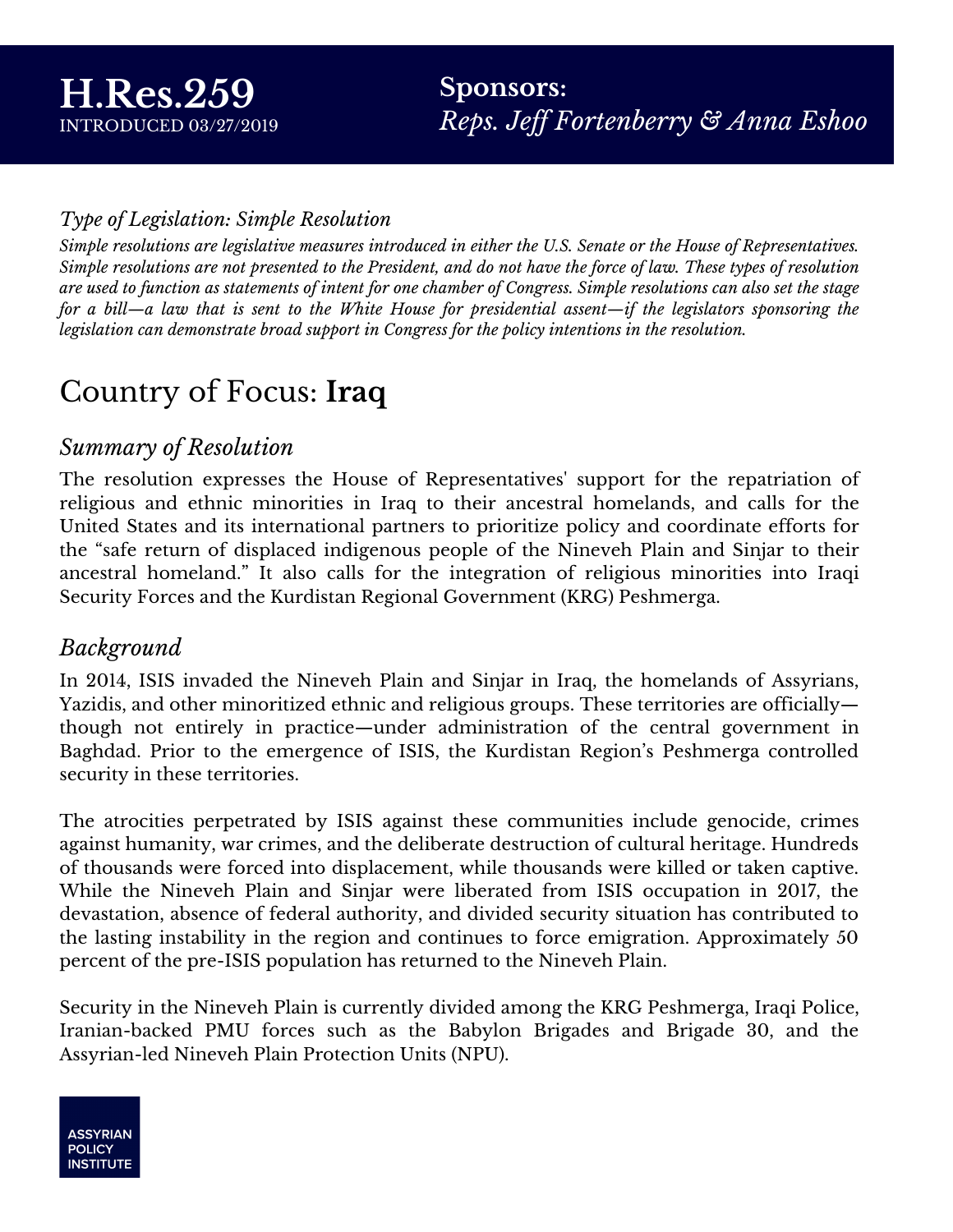### **Positives**

- H.Res.259 emphasizes the importance of repatriation to the survival and longevity of endangered communities such as the Assyrians and Yazidis.
- H.Res.259 recognizes the significance of the Nineveh Plain to the Christian Assyrian community in Iraq. The Nineveh Plain continues to represent the only hope for a sustainable future for Assyrians in Iraq.
- H.Res.259 acknowledges that the post-ISIS security situation in the Nineveh Plain and Sinjar is highly problematic and continues to hinder the return of local populations.
- H.Res.259 acknowledges that the Iran-backed militias operating in the Nineveh Plain pose major threats to the interests of Assyrians and other marginalized groups in the area. Armed groups such as the Babylon Brigades and Brigade 30 must be disarmed and demobilized or transitioned out of the Nineveh Plain in the interim.

## **Negatives**

- H.Res.259 fails to highlight the ethnic dimension of the Assyrian people and largely reduces their identity to their predominant religious character as Christians. This policy exacerbates internal sectarianism among Assyrians and promotes religious leaders as political representatives. Responding to hyper-sectarianism across Iraq by further sectarianization of the ethnic, indigenous Assyrians is deeply problematic. Further, this designation contradicts the language of the Iraqi Constitution and puts forward a sectarian vision of this community based solely on religion, whereas Arabs and Kurds are identified as distinct *peoples* with their corresponding rights and entitlements.
- H.Res.259 fails to acknowledge the KRG Peshmerga's preemptive and coordinated withdrawal from the Nineveh Plain and Sinjar as ISIS advanced. Acting on official orders from the KRG, the Peshmerga disarmed inhabitants of the Nineveh Plain in July 2014 and retreated in August 2014 ahead of the ISIS assault without notifying local populations. The relevant consequences of the Peshmerga's calculated withdrawal included genocide and the forced displacement of hundreds of thousands of locals. Failure to acknowledge the actions of the KRG in 2014 prevents accountability and promotes a climate of impunity. The Peshmerga have since reasserted their security presence in multiple towns in the Nineveh Plain without the consent of local populations, despite the fact that Assyrians and Yazidis deeply mistrust the Peshmerga as a result of their actions in 2014. Their continued presence has deterred those Assyrians who remain displaced from returning.
- H.Res.259 fails to acknowledge and account for the widely-documented human rights abuses committed by the Peshmerga and other KRG-affiliated security forces against Assyrians, Yazidis, and other marginalized groups. KRG intelligence forces continue to harass, assault, and employ arbitrary detentions in areas under Peshmerga control in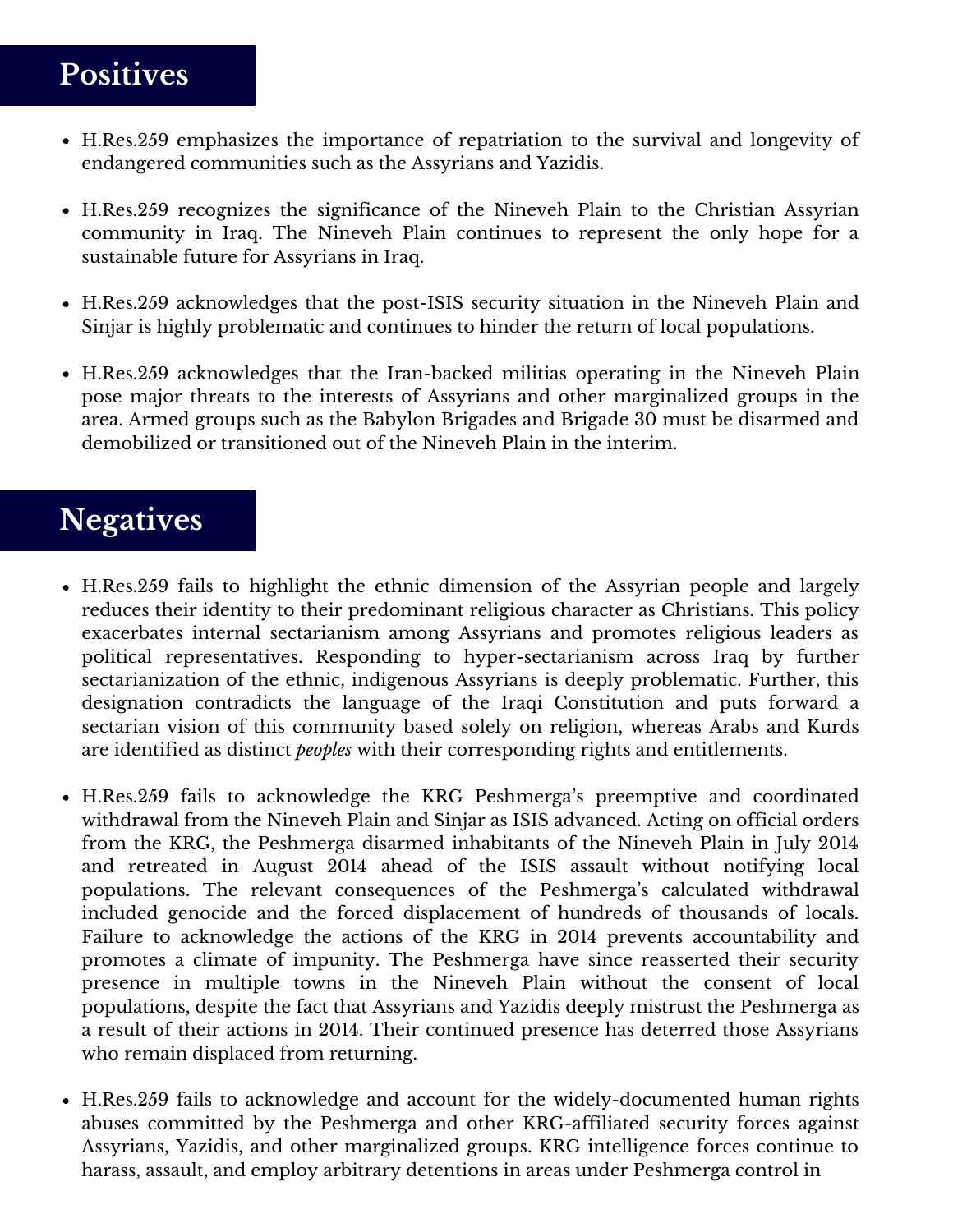Nineveh Plain. Failure to acknowledge these well-established practices downplays the order to intimidate the local populations as the KRG continues to seek annexation of the seriousness of these abuses and thwarts accountability. Any measures undertaken with regard to security in the Nineveh Plain that do not account for these abuses will not produce the intended outcome of repatriation and stabilization. These harmful practices are largely preventing the return of Assyrians to areas that remain under Peshmerga control. KRG forces must be excluded from future security in the Nineveh Plain and Sinjar.

- H.Res.259 fails to mention the Nineveh Plain Protection Units (NPU) and the vital role they have served in the post-conflict phase in the Nineveh Plain. Post-conflict return rates in areas secured by the NPU are greater than those areas secured by the Peshmerga or nonlocal PMU forces such as the Babylon Brigades. Insofar as the soldiers within the NPU are drawn from the populations of various towns in the Nineveh Plain and operate independently of the Peshmerga, they represent a crucial element in the repopulation of these towns and the building of trust in security and political frameworks. The various ethnic communities that comprise the Nineveh Plain have for years sought to establish a local security force to protect themselves; the NPU is a distinguished actualization of this strategy and merits support in both material and logistical terms.
- H.Res.259 calls for the formal integration of minoritized groups such as Assyrians into Iraqi Security Forces and the KRG Peshmerga, despite the fact that this exact arrangement led to the collapse of the security in the Nineveh Plain in 2014. Thousands of Assyrian soldiers were formally registered under Peshmerga command prior to 2014, yet when faced with the threat of ISIS, they were disarmed and forced to comply with KRG orders to withdraw. In this sense, the resolution fails to account for the recent history which created the conditions for the events of 2014 when these communities were left unprotected.
- H.Res.259 does not address the underlying problem: the so-called "disputed territories" which include the Nineveh Plain and Sinjar. KRG authorities and affiliated political organizations have repeatedly advocated for a referendum seeking annexation of the Nineveh Plain to the Kurdistan Region. This policy agenda is enabled by the occupation of whole districts of the Nineveh Plain by the KRG's Peshmerga forces. Federal authority must be fully restored in the Nineveh Plain and Sinjar in order to stabilize these areas and enable the return of displaced peoples. All suggestions pertaining to holding any kind of referendum to determine the status of territories inhabited by Assyrians, Yazidis, and other marginalized groups must be undertaken after a period of time during which security in these areas is resolved with the KDP and PMU militarily excluded; populations are resettled; access to livelihoods are reestablished; rights to property, free assembly, and free speech are restored; devastated areas are rehabilitated; infrastructure is rebuilt; local governance is restored; influence of external powers is diminished; and patronage networks are disallowed. Any such actions taken prior to these developments would be unrelated to the local population's wellbeing.
- H.Res.259 fails to acknowledge the Iraqi Council of Ministers resolution issued in January 2014 which authorized the creation of a Nineveh Plain Governorate for Assyrians, Yazidis, and other marginalized groups. By excluding mention of the January 2014 decision, H.Res.259 undermines long-term efforts by Assyrians in Iraq aimed at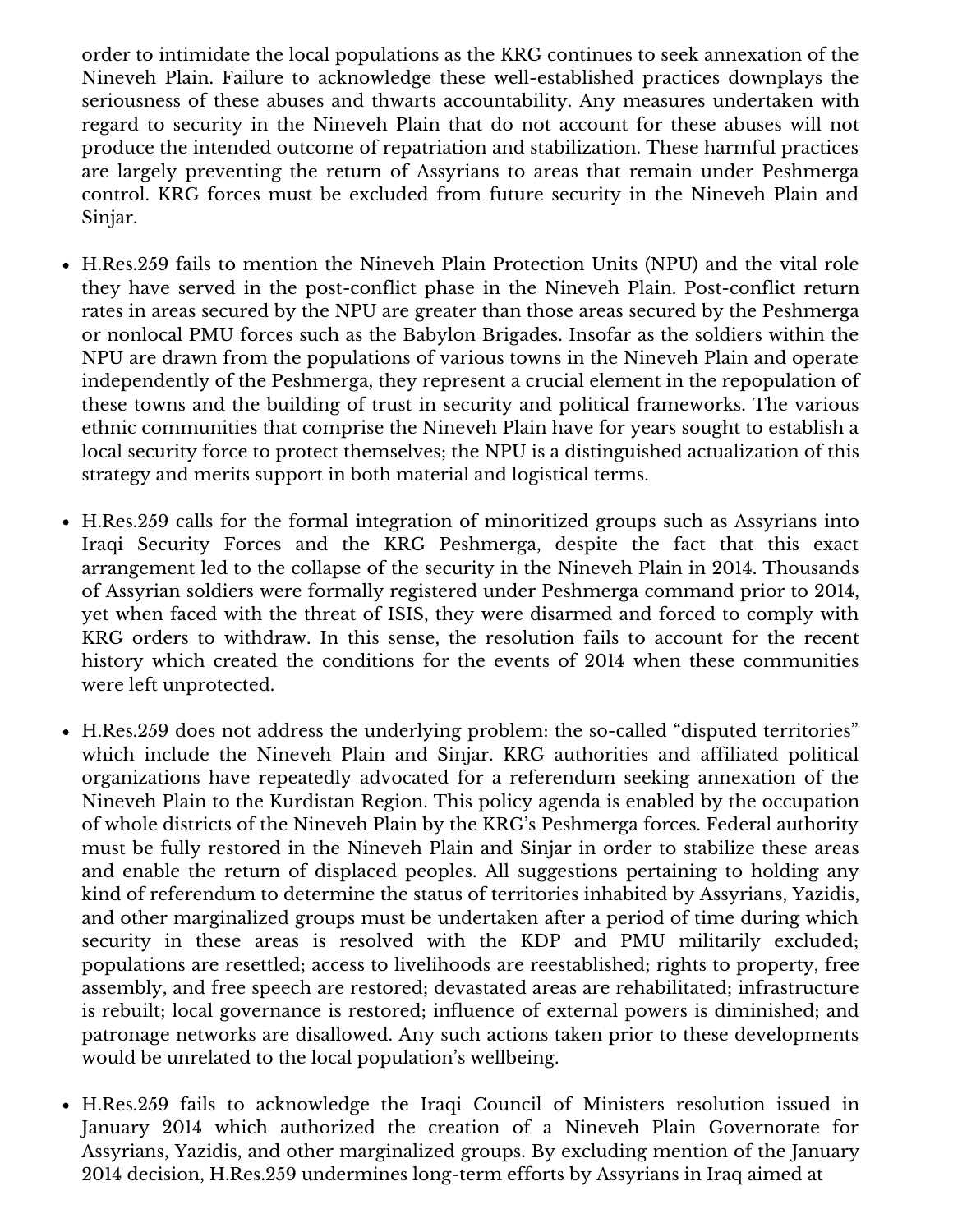safeguard their culture and distinct ethnic identity. establishing a governorate which would enable them to govern themselves and

- H.Res.259 fails to recognize that local institutions of governance in the Nineveh Plain and Sinjar cannot be considered impartial bodies. It is well-documented that the KDP used its leverage in Mosul to install party loyalists in local administration, and thereby uses these institutions to advance policies that are often harmful to Assyrians, Yazidis, and other marginalized groups. Therefore, the resolution's language suggesting that local administrative bodies can serve as constructive partners is deeply misguided.
- H.Res.259 normalizes the KRG's presence in the Nineveh Plain and advocates for their role in security despite the fact that it is officially federal territory and that the prolonged presence of KRG forces contributes to the lasting instability. The Peshmerga's security presence in the Nineveh Plain undermines central authority in the area, prevents the emergence of functioning state institutions, and has largely hindered the return of displaced Assyrians, Yazidis, and other marginalized groups. A return to pre-ISIS security arrangements in the Nineveh Plain would pose serious risks to these endangered communities, as the Peshmerga proved unable or unwilling to defend Iraq's most vulnerable communities in their time of need.
- H.Res.259 calls for the US, Iraq, and other government authorities to work in partnership with "faith leaders" to promote the safety and security of religious and ethnic minorities. This practice violates democratic ideals by legitimizing religious leadership as political representation. The practice exacerbates intracommunity divisions and promotes sectarianism among members of a single ethnic group. This flawed policy fails to consider that most Assyrians reject the endorsement of religious leaders as political leaders, as they are not elected to serve in such a capacity and therefore not accountable to the community. In addition, policies that profile the political role and relevance of Christian leaders are used by Islamic extremists as justification for targeting those religious leaders. Further, the policy fails to account for the reality that Christian religious leaders in Iraq are often part of patronage networks and therefore beholden to the interests of dominant parties like the KDP. Legitimizing religious leaders as political representatives encourages the KRG to continue its strategy of co-opting religious leaders. Only by adopting a policy to work exclusively with legitimate secular Assyrian organizations can the U.S. begin to protect the Christian Assyrian community.

#### **Conclusion**

The Assyrian Policy Institute *opposes* H.Res.259 due to it highly-flawed policy direction. This resolution simply reasserts the failed policies that have led to the present situation and ultimately only benefits those actors who have an interest in maintaining the status quo with regard to the Nineveh Plain. This policy direction underpinned a state of limbo during which nothing was effectively provided for the indigenous communities of the Nineveh Plain while enabling the KRG to exploit the instability at the expense of Assyrians and Yazidis. Recreating pre-2014 conditions in the Nineveh Plain is detrimental to the interest and survivability of these vulnerable communities.